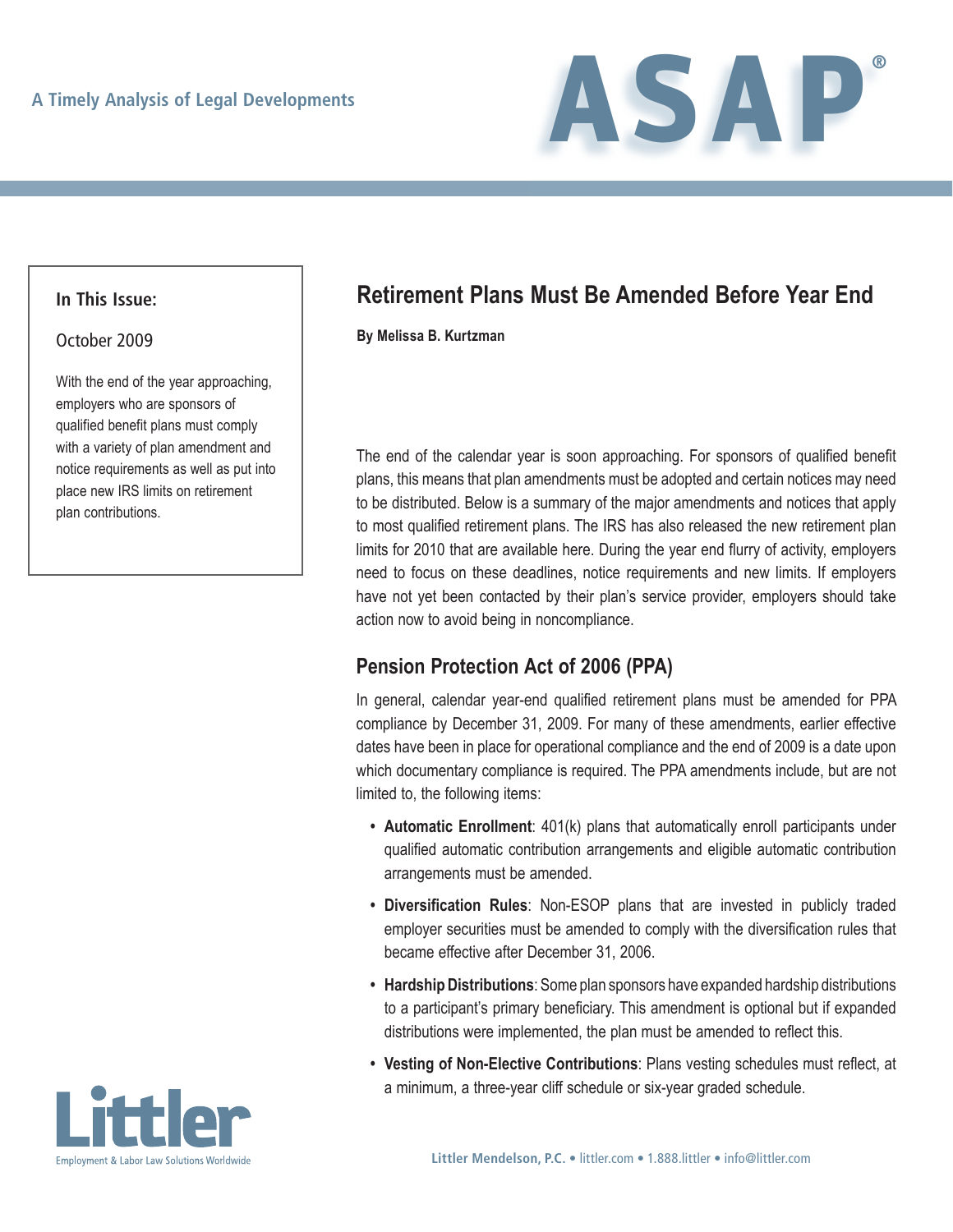- **• Qualified Reservist Distributions**: Qualified plans that permit qualified reservist distributions, which are an optional distribution trigger, must be amended.
- **• Qualified Optional Survivor Annuities**: Defined contribution plans (i.e., money purchase plans) subject to the joint and survivor annuity requirements and defined benefit plans (including cash balance plans) may need to be amended to include a 50% or 75 % survivor annuity.
- **• 180-day Notice Expansion**: Plans, at their option, may now provide each participant with a "tax notice" (also known as a "402(f) notice") 180 days in advance of a distribution event, in lieu of 90 days. Plans that extended their participant notice windows from 90 days to 180 days will need to add the new notice timing date to their plans.
- **• Nonspouse Rollovers**: Defined benefit plans and defined contribution plans must be amended to allow an eligible rollover distribution received by a non-spouse beneficiary to be directly rolled into an "inherited IRA."
- **• Direct Rollovers**: Plans must be amended to permit rollovers of plan distributions to Roth IRAs.
- **• Normal Retirement Age**: Defined benefit plans as well as defined contribution money purchase plans may need to be amended to comply with a change to normal retirement age if the age in the plan is lower than age 62.
- **• Defined Benefit Plans**: New rules must be adopted for underfunded plans that restrict certain benefit distributions. Defined benefit plans must also be amended for 415 interest rate assumptions for lump sum distributions; and cash balance defined benefit plans may be required to be amended for certain PPA law changes including three year cliff investing.

#### **Required Minimum Distribution Waiver**

Recent IRS guidance on the temporary suspension for 2009 of required minimum distributions under defined contribution plans may require plan sponsors to amend their plans for any 2009 suspensions. Plan sponsors should discuss the options with their advisors.

### **Annual Notices**

Defined contribution plan sponsors must be aware of the annual notice rules for safe harbor 401(k) plans, qualified default investment alternative arrangements, 401(k) plan automatic enrollment arrangements, and participant statements. Defined Benefit Plan sponsors must be aware of their annual funding notice obligations and the three year cycle for benefit statements for vested active employees or the annual notice to participants describing how to obtain the benefit statements.

### **Participant Statements for Participant Directed Plans**

The PPA also requires sponsors of participant directed qualified plans to provide benefit statements to plan participants each quarter. The statements are deemed timely if provided within 45 days of the end of the calendar year quarter.

### **Participant's Right to Defer Benefits**

The PPA requires participants to be informed of their right to defer the distribution of retirement plan benefits if the benefits exceed \$5,000. Plan sponsors are required to make a reasonable attempt to comply with this requirement until 90 days following the issuance of final regulations.

At this time the IRS has issued proposed regulations and sample safe harbor language to comply with the notice requirement. Until final regulations are issued, plan sponsors should continue good faith compliance.